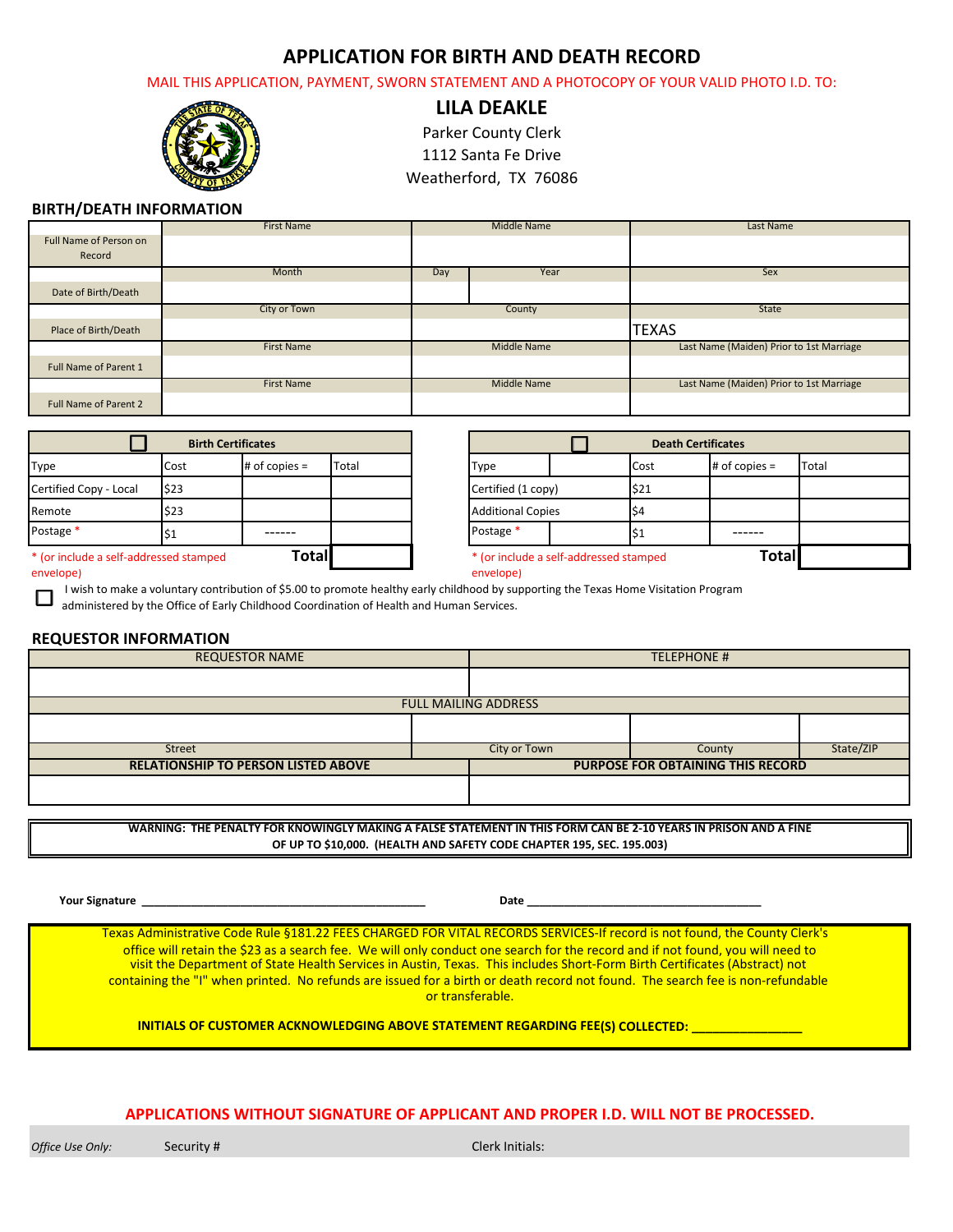## NOTARIZED PROOF OF IDENTIFICATION

| PART 1.         | ENTER NAME, DATE AND PLACE OF BIRTH/DEATH AND NAMES OF PARENTS AS INFORMATION |                                                      |                                               |  |  |  |  |  |
|-----------------|-------------------------------------------------------------------------------|------------------------------------------------------|-----------------------------------------------|--|--|--|--|--|
|                 | APPEARS ON BIRTH/DEATH CERTIFICATE                                            |                                                      |                                               |  |  |  |  |  |
|                 | FULL NAME OF PERSON ON RECORD                                                 |                                                      | DATE OF BIRTH/DEATH                           |  |  |  |  |  |
|                 |                                                                               |                                                      |                                               |  |  |  |  |  |
|                 | PLACE OF BIRTH/DEATH (City/County)                                            |                                                      | <b>SEX</b>                                    |  |  |  |  |  |
|                 |                                                                               |                                                      |                                               |  |  |  |  |  |
|                 | FULL NAME OF PARENT 1 (Maiden) Prior to 1st Marriage                          | FULL NAME OF PARENT 2 (Maiden) Prior to 1st Marriage |                                               |  |  |  |  |  |
|                 |                                                                               |                                                      |                                               |  |  |  |  |  |
|                 |                                                                               |                                                      |                                               |  |  |  |  |  |
| <b>PART II.</b> | ENTER RELATIONSHIP TO PERSON ON RECORD AND THE TYPE OF ID USED.               |                                                      |                                               |  |  |  |  |  |
|                 | NAME AND RELATIONSHIP TO PERSON ON RECORD                                     |                                                      | TYPE AND NUMBER OF ID ACCEPTED WHEN NOTARIZED |  |  |  |  |  |
|                 |                                                                               |                                                      |                                               |  |  |  |  |  |

## AFFIDAVIT OF PERSONAL KNOWLEDGE

| COUNTY OF _____________________________                        |                                                                                                                               |
|----------------------------------------------------------------|-------------------------------------------------------------------------------------------------------------------------------|
|                                                                |                                                                                                                               |
|                                                                | (Name)                                                                                                                        |
|                                                                |                                                                                                                               |
|                                                                | (State)                                                                                                                       |
|                                                                | who is related to the person named on Part 1 as example and who on oath deposes and who on oath deposes and<br>(Relationship) |
| says that the contents of this affidavit are true and correct. |                                                                                                                               |
|                                                                |                                                                                                                               |
|                                                                |                                                                                                                               |
|                                                                | Signature of Notary Public                                                                                                    |
|                                                                | <b>Commission Expires</b>                                                                                                     |
|                                                                | <b>Typed or Printed Name</b>                                                                                                  |
|                                                                | <b>Street Address</b>                                                                                                         |
|                                                                | City, State and Zip                                                                                                           |

WARNING: IT IS A FELONY TO FALSIFY INFORMATION ON THIS DOCUMENT. THE PENALTY FOR KNOWINGLY MAKING A FALSE STATEMENT ON THIS FORM OR FOR SIGNING A FORM WHICH CONTAINS A FALSE STATEMENT IS 2 TO 10 YEARS IMPRISONMENT AND A FINE OF UP TO \$10,000. (HEALTH AND SAFETY CODE, CHAPTER 195, SEC. 195.003)

**MAIL THIS SWORN STATEMENT, APPLICATION, PAYMENT, AND A PHOTOCOPY OF YOUR VALID PHOTO ID TO:**

LILA DEAKLE ‐ PARKER COUNTY CLERK 1112 SANTA FE DRIVE WEATHERFORD, TX 76086